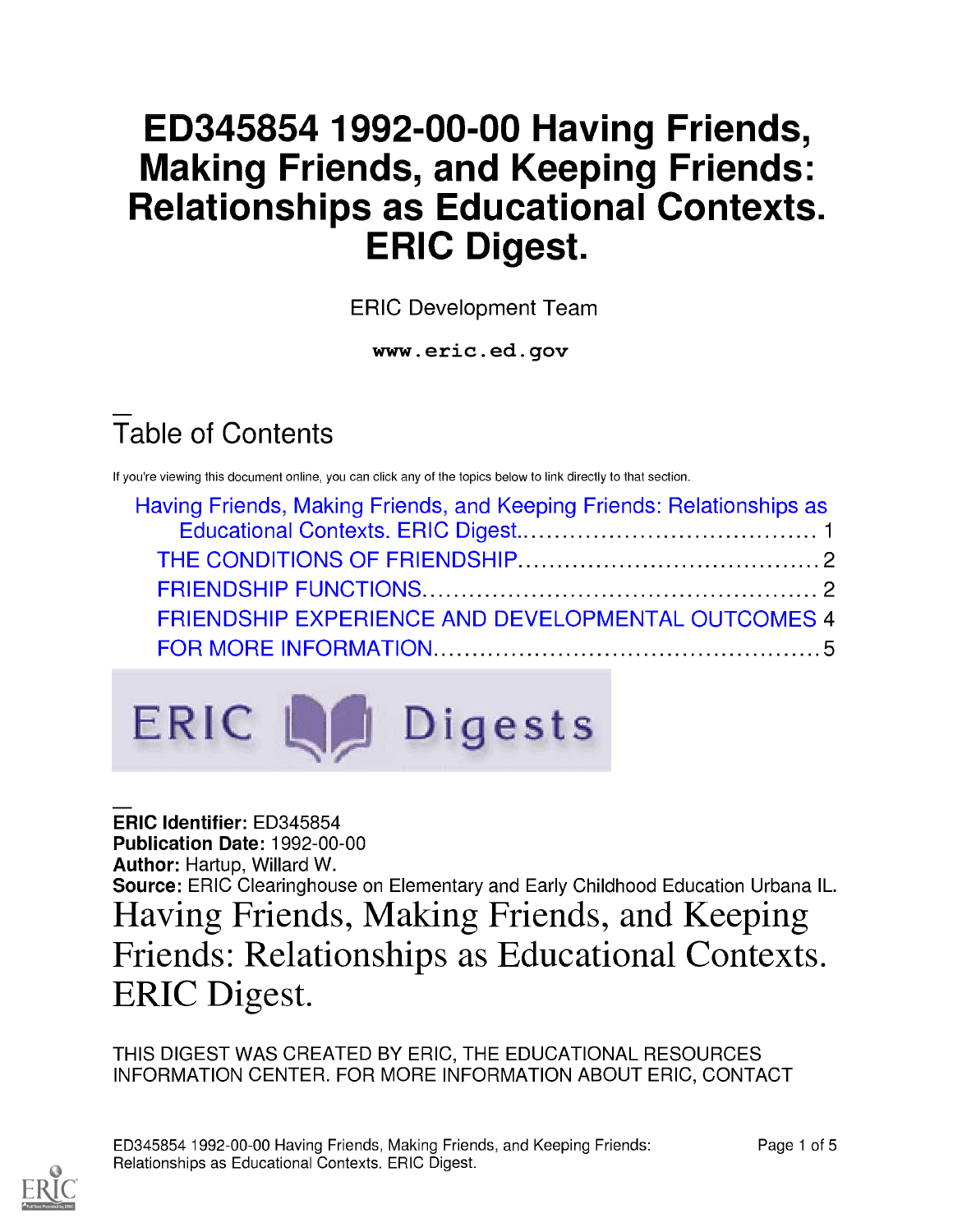#### ACCESS ERIC 1-800-LET-ERIC

Peer relations contribute substantially to both social and cognitive development and to the effectiveness with which we function as adults. Indeed, the single best childhood predictor of adult adaptation is not school grades, and not classroom behavior, but rather, the adequacy with which the child gets along with other children. Children who are generally disliked, who are aggressive and disruptive, who are unable to sustain close relationships with other children, and who cannot establish a place for themselves in the peer culture, are seriously at risk.

### THE CONDITIONS OF FRIENDSHIP

The essentials of friendship are reciprocity and commitment between individuals who see themselves more or less as equals. Interaction between friends rests on a more equal power base than the interaction between children and adults. Some writers regard friendships as "affiliative relations" rather than attachments; nonetheless, young children make a large emotional investment in their friends, and their relationships are relatively enduring.

The main themes in friendship relations--affiliation and common interests--are first understood by children in early childhood. Among preschool and younger school-aged children, expectations for friendship center on common pursuits and concrete reciprocities. Later, children's views about their friends center on mutual understanding, loyalty, and trust. Children also expect to spend time with their friends, share their interests, and engage in self-disclosure with them. Friends have fun with one another; they enjoy doing things together; and they care about one another. Although school-aged children and adolescents never use words like EMPATHY or INTIMACY to describe their friends, in their thinking, these constructs distinguish friends from other children.

### FRIENDSHIP FUNCTIONS

Friendships are:

\*emotional resources, both for having fun and adapting to stress;

\*cognitive resources for problem-solving and knowledge acquisition;

\*contexts in which basic social skills (for example, social communication, cooperation, and group entry skills) are acquired or elaborated; and

\*forerunners of subsequent relationships.

Above all, friendships are egalitarian. They are symmetrically or horizontally structured, in contrast to adult-child relationships, which are asymmetrically or vertically structured. Friends are similar to each other in developmental status, engaging each other mostly in play and socializing.

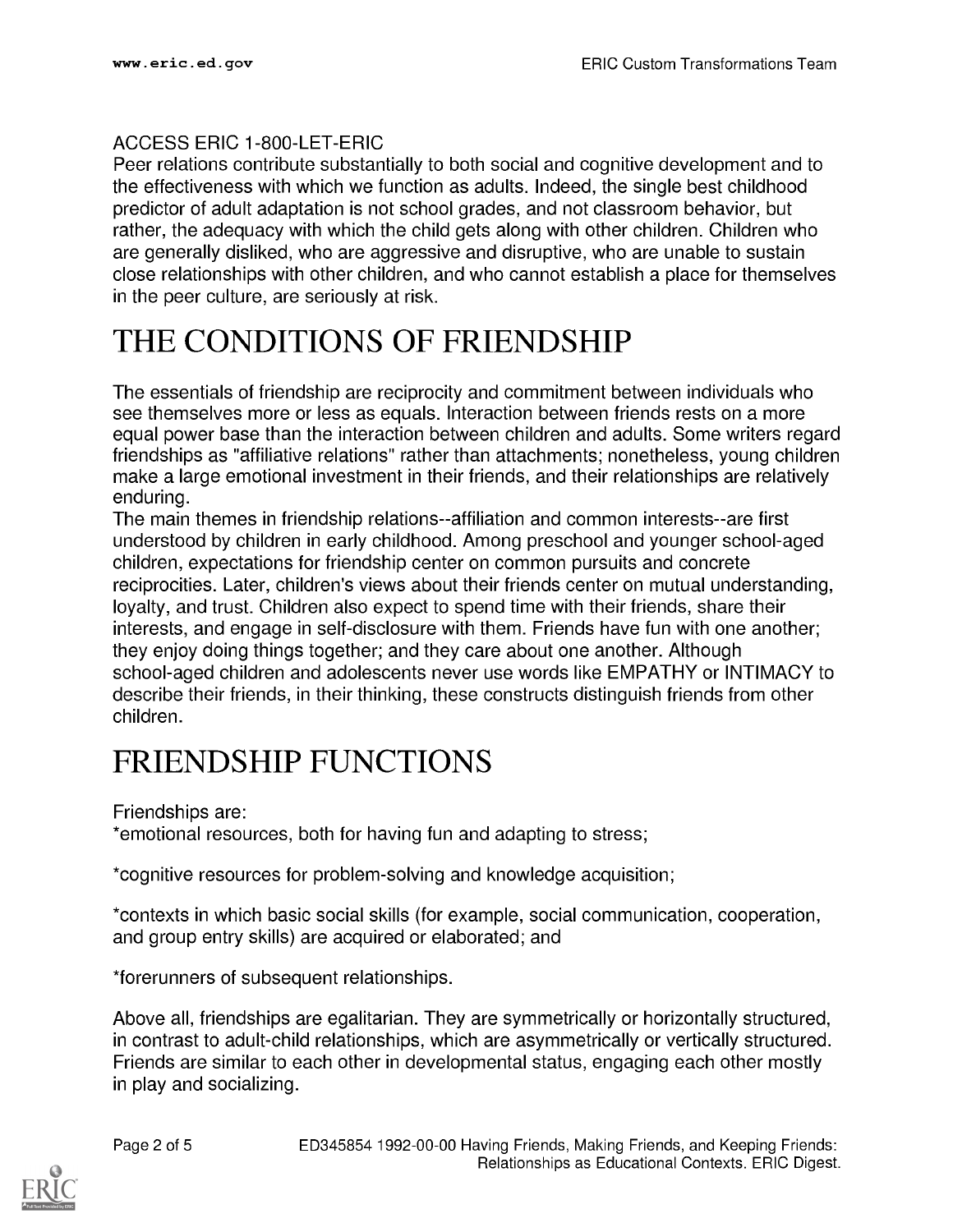FRIENDS AS EMOTIONAL RESOURCES. As emotional resources, friendships furnish children with the security to strike out into new territory, meet new people, and tackle new problems. Friends set the emotional stage for exploring one's surroundings, not unlike the manner in which caretakers serve as secure bases for the young child. These relationships also support the processes involved with having fun. Researchers have found that the duration and frequency of laughing, smiling, looking, and talking are greater between friends than between strangers, and that friends mimic one another more extensively.

Friendships may buffer children and adolescents from the adverse effects of negative events, such as family conflict, terminal illness, parents' unemployment, and school failure. Some studies suggest that friendships ease the stress associated with divorce, though in different manners for boys and girls. School-aged boys turn readily to friends, seemingly to distance themselves from the troubled household. Girls, however, enter into friendships but need their mothers' support.

FRIENDS AS COGNITIVE RESOURCES. Children teach one another in many situations and are generally effective in this activity. Peer teaching occurs in four main varieties:

\*PEER TUTORING is the didactic transmission of information from one child to another, ordinarily from an expert to a novice.

\*COOPERATIVE LEARNING requires children to combine problem-solving contributions and share rewards.

\*PEER COLLABORATION, in contrast, occurs when novices work together on tasks that neither can do separately.

\*PEER MODELING refers to information transferred by imitation.

It has yet to be determined whether friends are better tutors than nonfriends or the manner in which friendship affects cooperative learning and modeling. Peer collaboration among both friends and nonfriends has been studied more extensively. One would expect friends to share motives and develop verbal and motor scripts that enable them to combine their talents in achieving their goals. And indeed, recent studies show that collaboration with friends results in more mastery of certain tasks than collaboration between nonfriends. Friends talk more, take more time to work out differences in their understanding of game rules, and compromise more readily than nonfriends do. This evidence suggests that friendships are unique contexts for transmitting information from one child to another.

FRIENDS AND SOCIAL SKILLS. Considerable evidence shows that both cooperation and conflict occur more readily in friendships than in other contexts. Preschool children engage in more frequent cooperative exchanges with their friends than with neutral

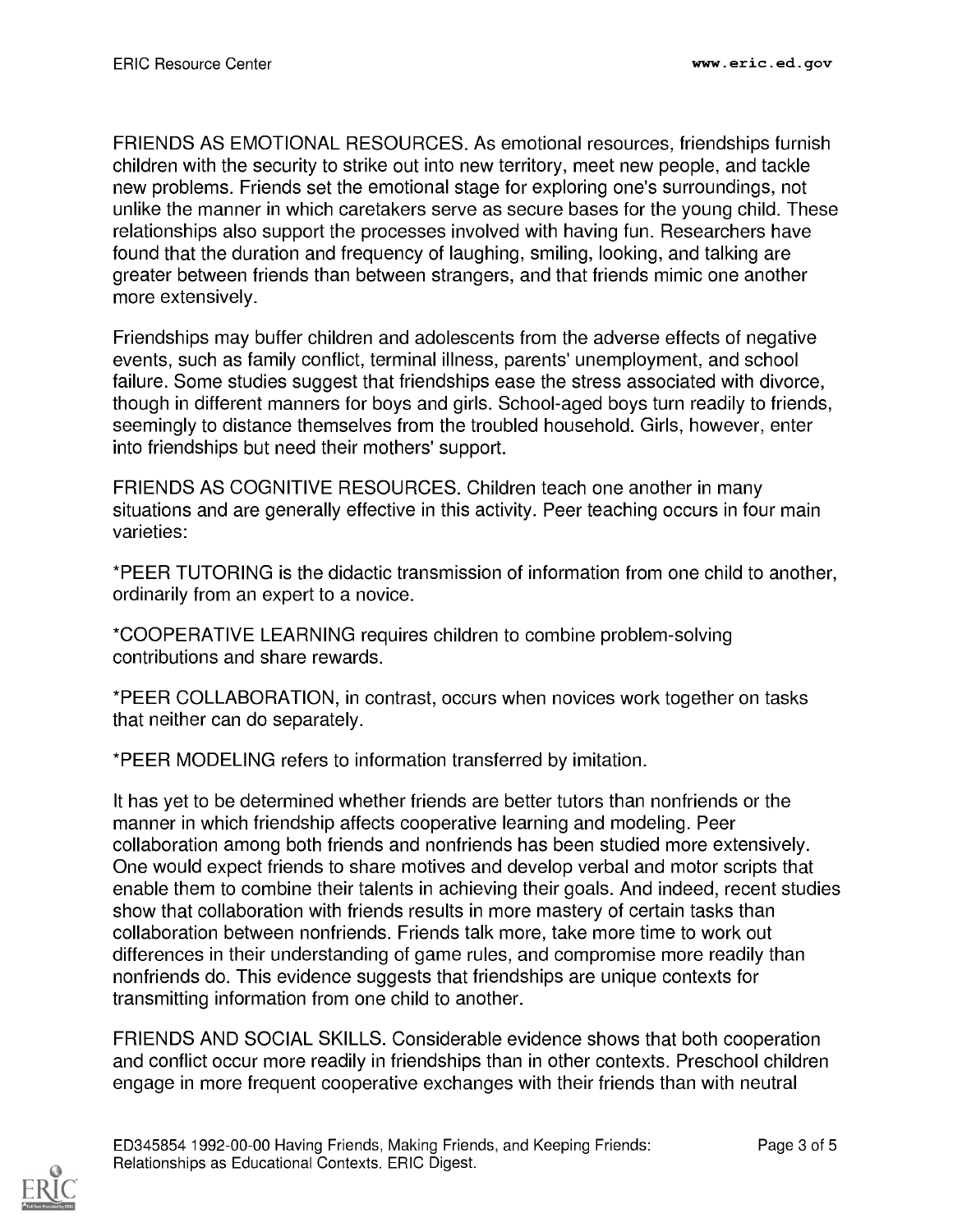associates or with children whom they don't like. Conflicts occur more often between friends than nonfriends, but friends emphasize disengagement and equity in conflict management to a greater extent than nonfriends do. Research corroborates the notion that children's relationships with their friends support cooperation and reciprocity and effective conflict management.

FRIENDSHIP AND SUBSEQUENT RELATIONSHIPS. Children's friendships are thought to be templates for subsequent relationships. While new relationships are never exact copies of old ones, the organization of behavior in relationships generalizes from old ones to new ones. Smoothly functioning friendships have been shown to rub-off on relationships between preschool children and their younger siblings.

#### FRIENDSHIP EXPERIENCE AND DEVELOPMENTAL OUTCOMES

Relatively few investigators have actually sought to verify the developmental significance of friendship. The issue is certainly complicated. Close relationships may support good adjustment and its development, but, alternatively, well-adjusted children may simply be better at establishing friendships than poorly adjusted ones. Nevertheless, studies show that friendships forecast good adjustment during the early weeks of kindergarten, and that making new friends changes children's adjustment in positive directions during the school year.

Outcomes, however, may depend on the nature of the relationship. Friendships are not all alike. Some are secure and smooth-sailing; others are rocky with disagreement and contention. New evidence shows that these differences spill over into school adjustment. Students whose friendships are marked by conflict and rivalry become progressively disruptive and disengaged. However, close relationships are unlikely to contribute to EVERYTHING. While emerging evidence strongly suggests that having friends, making friends, and keeping them forecasts good developmental outcomes, it is unlikely that these results can be attributed EXCLUSIVELY to such relationships. On the contrary, friendship may contribute more to certain adaptations, such as positive self-attitudes or self-regard, than to social skills broadly conceived. Friendship may also contribute more to relationship functioning (for example, with siblings, other friends, or romantic partners) than to being generally well-liked.

Whether friends are NECESSITIES in child and adolescent development remains uncertain. Should friends not be available, other relationships may be elastic enough to serve the friendship functions enumerated earlier. Children with friends are better off than children without friends, but if necessary, other relationships may be substituted for friendships. Consequently, friendships are best viewed as developmental advantages rather than developmental necessities, and the current evidence concerning friendships as educational contexts should be read in this light.